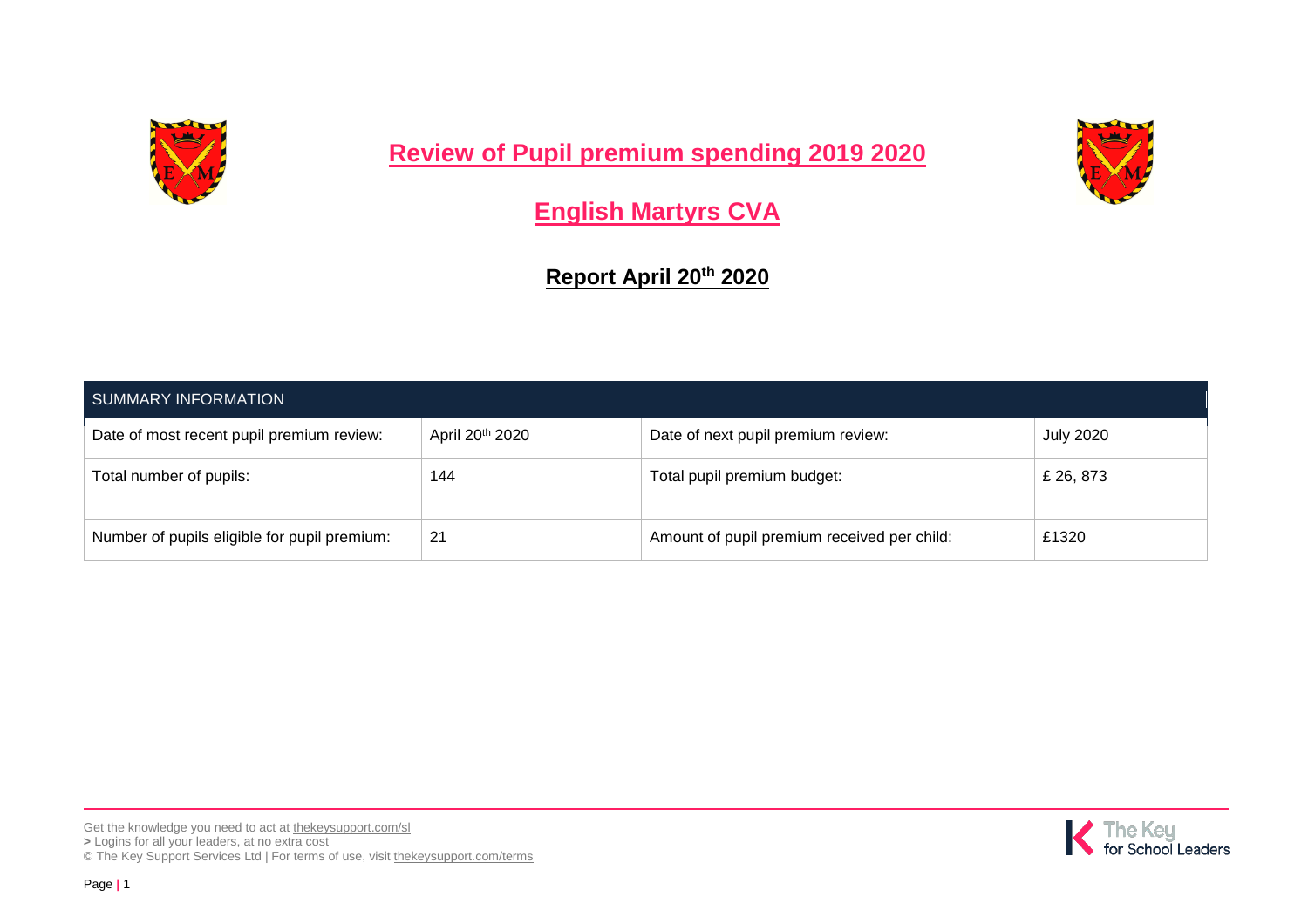The progress of PP pupils across the school from the beginning of the academic year to now is positive with all PP children making expected progress from their starting points at the beginning of the academic year. However accelerated progress is more difficult to achieve and we are still finding that closing gaps between PP and non PP children across the school is challenging.

The morning booster sessions run for year 6 pupils from the beginning of the academic year have included 2 of the 3 PP Year 6 pupils. Both these children were working below ARE at the end of year 5 , although expected progress has been made across reading, writing and maths gaps were considerable as well as poor attendance for one of the pupils, resulting in both children predicted to achieve WTS at the end of year 6.

Lexia is continuing to be successful supporting 8 PP children both at home and school identified with gaps in spelling and reading comprehension.

We now have 2 teaching assistants trained in ELKAN (speech and language) and this expertise is now being used in EYFS and KS1, currently supporting 9 identified pupils weekly, 3 of whom are PP children. This area is developing constantly and expertise shared across all support staff. Communication and interaction is our prime area of need in EYFS and KS1 for SEND often impacting on PP children and progress across all areas of learning. A more efficient screening tool to be used in EYFS is being looked at by the SENDCO and further expansion of provision in this area considered as a necessity for identified children as early as possible.

To date we have spent approx £1000 on the purchase of new reading books to extend the range of quality texts in classrooms and broaden the volume of books on offer to individual children further developing vocabulary and language acquisition.

We now have an ELSA TA ( emotional literacy support ) working in school, she is currently working with12 identified children across the school, 4 of whom are PP children. This is more difficult to measure with regards to progress but it is making a considerable difference with the mental health and wellbeing of these pupils through a targeted approach across 4 hours weekly. We achieved our route to resilience accreditation and continue to embed this programme into school for all our children identifying children who need more input with regards to positive learning attitudes, aspiration and exposure to a wide range of experiences to further help to close gaps academically.

7 of the 21 children ( 33 % ) also form part of the SEND vulnerable group with 4 of them supported on an EHCP, they are all making good progress from their starting points but this makes attainment data difficult to compare.

All PP children have accessed swimming lessons to date, this has been effected by the recent school closure due to Covid 19 but we will relook at this provision for September when we have a clearer indication of the opening of schools.

Home and school partnerships are strong with staff clearly identifying resources for parents to help support learning at home, this has been incredibly evident recently with the challenging circumstances schools and parents have found themselves in. Hopefully these strong links will continue when schools reopen and some parents of PP children will have a better understanding of how to support their individual children. Further development of class dojo as a learning platform will also help to facilitate this.

We have provided a wide range of opportunities for all our PP children including school visits, sports activities, access to after school club and breakfast club where appropriate, music lessons, other school based clubs eg cooking and drama and financial support with residentials so that no child is disadvantaged in this way. So far this academic year all our PP children apart from 2 in EYFS have accessed at least one sports based club, 7 children have accessed another paid club beyond sport , one child is accessing guitar lessons paid by school and all children where appropriate have been offered financial support for residential trips.

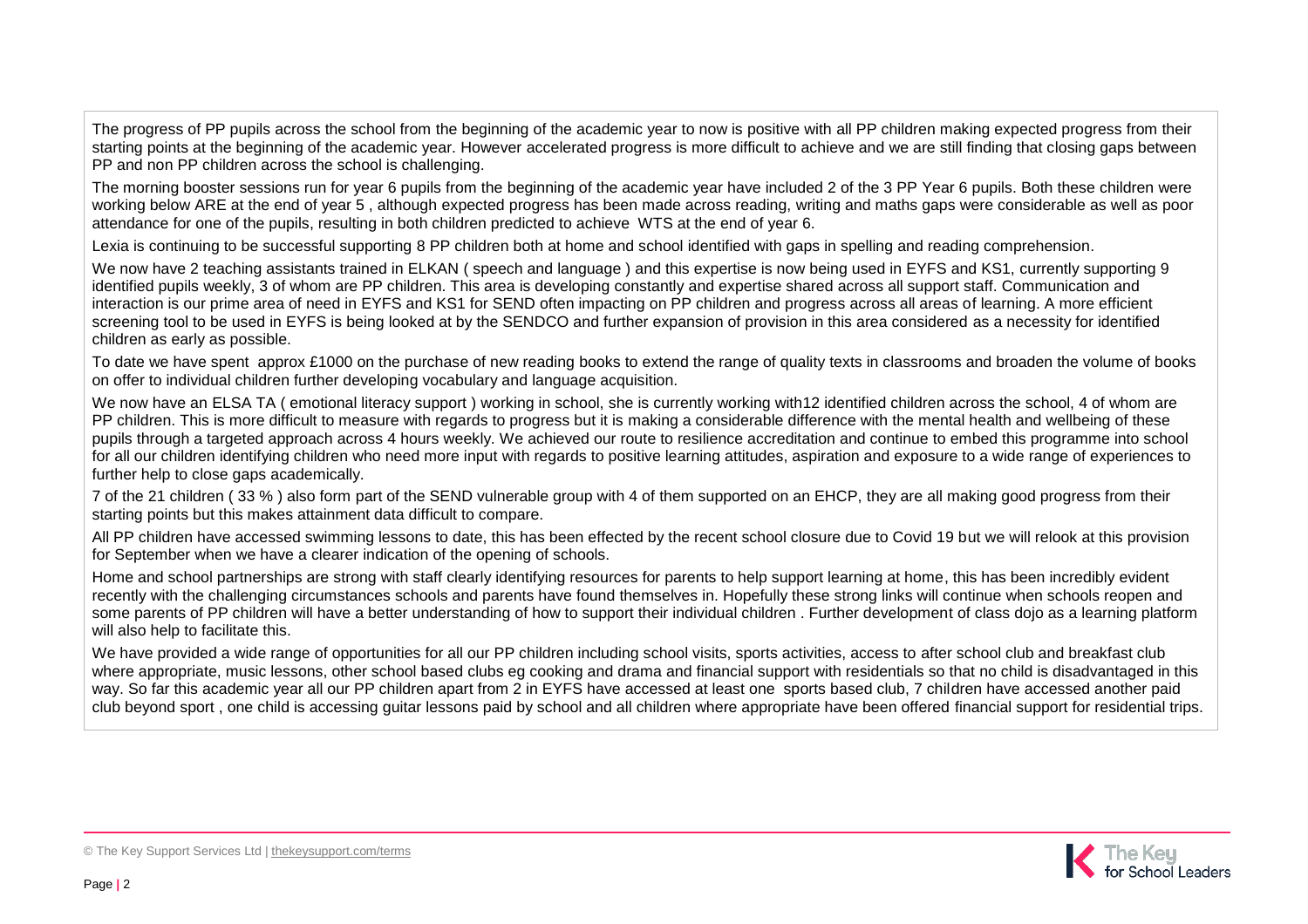## **Assessment information**

| Total number of pupils in EYFS 23<br>2 pupils eligible for PP in EYFS |                        |               |
|-----------------------------------------------------------------------|------------------------|---------------|
|                                                                       | Pupils eligible for PP | Non PP pupils |
| Good level of development (GLD)                                       | 1<br>50 %              | 74 %<br>17    |
| CLLD speaking                                                         | $\mathbf 1$<br>50 %    | 78 %<br>18    |
| Reading                                                               | $\mathbf 1$<br>50 %    | 18<br>78 %    |
| Writing                                                               | 1<br>50 %              | 18<br>78 %    |
| Maths - number                                                        | 50 %<br>1              | 20<br>87 %    |

| KS1                                                                                       |                               |                            |  |
|-------------------------------------------------------------------------------------------|-------------------------------|----------------------------|--|
| Total number of pupils in year 2 21 pupils<br>Total number of PP pupils in year 2 1 pupil | Pupils eligible for PP        | Pupils not eligible for PP |  |
|                                                                                           | 1 pupil (also has an<br>EHCP) | 20 pupils                  |  |
| % achieving expected standard or above in reading, writing and maths                      | 0                             | 80 %<br>16                 |  |
| % making expected progress in reading                                                     | 100 %                         | 95%<br>19                  |  |
| % making expected progress in writing                                                     | 100 %                         | 95 %<br>19                 |  |

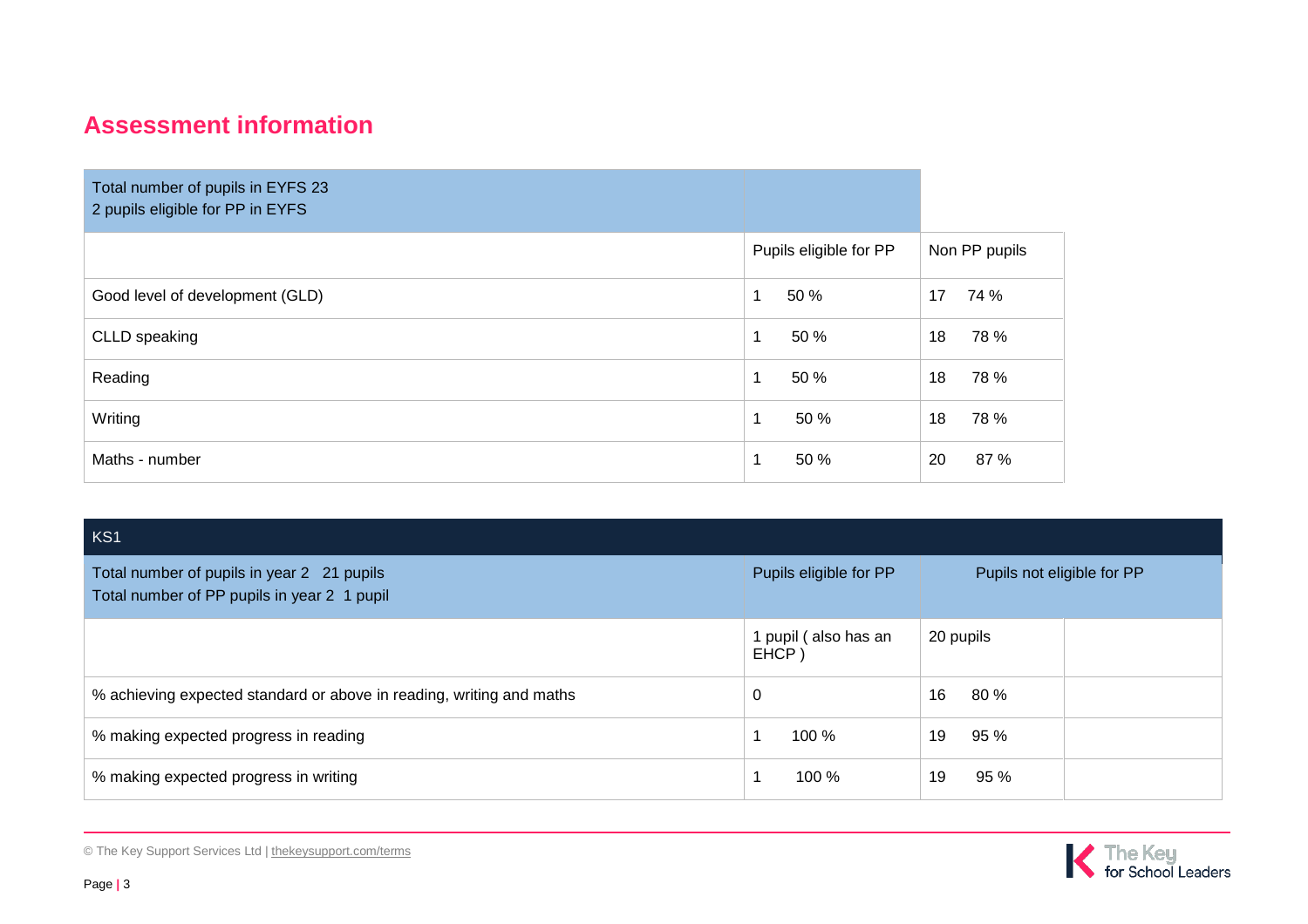| KS1                                        |       |                          |      |  |
|--------------------------------------------|-------|--------------------------|------|--|
| $\mid$ % making expected progress in maths | 100 % | $\overline{\phantom{a}}$ | 85 % |  |

| <b>END OF KS2</b>                                                            |                          |                               |  |  |
|------------------------------------------------------------------------------|--------------------------|-------------------------------|--|--|
| Total number of pupils in year 6 21<br>Total number of PP pupils in year 6 2 | Pupils eligible for PP 2 | Pupils not eligible for PP 19 |  |  |
|                                                                              |                          |                               |  |  |
| % achieving expected standard or above in reading, writing and maths         | 0                        | 15<br>79 %                    |  |  |
| % making expected progress in reading                                        | 2<br>100 %               |                               |  |  |
| % making expected progress in writing                                        | 2<br>100 %               |                               |  |  |
| % making expected progress in maths                                          | 100 %<br>2               |                               |  |  |

## BARRIERS TO FUTURE ATTAINMENT

| Academic barriers: |                                                                                                                                                                  |
|--------------------|------------------------------------------------------------------------------------------------------------------------------------------------------------------|
| A                  | Language skills and acquisition of vocabulary.                                                                                                                   |
| B                  | Lack of resilience within learning and negative learning attitudes.                                                                                              |
| C                  | Cultural capital – exposure to a broad variety of experiences and opportunities beyond school to enable children to draw on and make links in their<br>learning. |



© The Key Support Services Ltd | [thekeysupport.com/terms](https://thekeysupport.com/terms-of-use)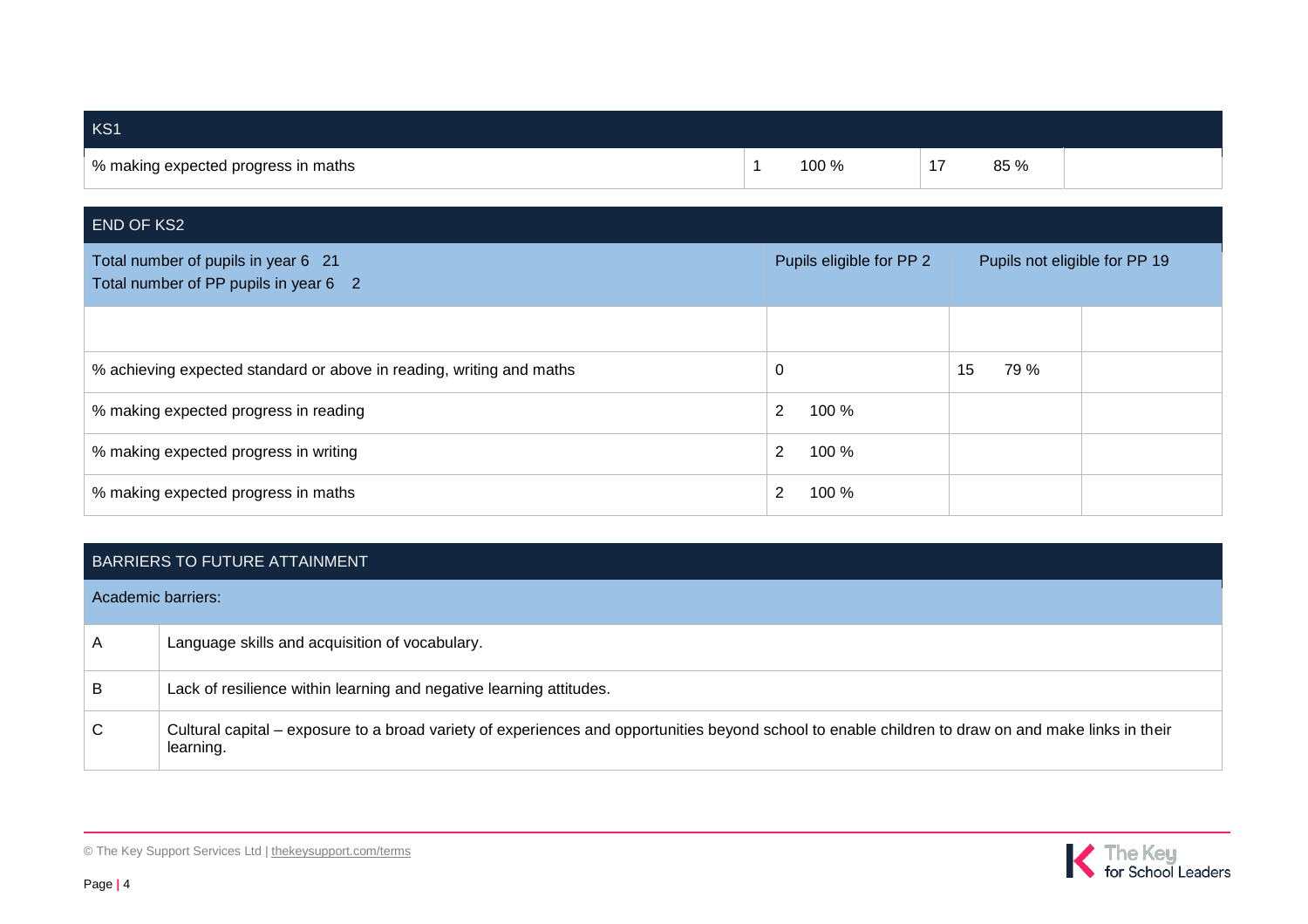| ADDITIONAL BARRIERS      |                                   |  |  |
|--------------------------|-----------------------------------|--|--|
| <b>External barriers</b> |                                   |  |  |
| D                        | Parental support for learning     |  |  |
| E                        | English as an additional language |  |  |
|                          | Low self esteem and confidence.   |  |  |

## ADDITIONAL INFORMATION

As a school we are constantly reviewing the progress of all our pupils and referring to educational evidence to help support us as professionals with strategies to close any gaps academically and socially between PP children and non PP children. We refer to the following documents to help us with this :

- Analyse School Performance and internal assessment and reporting software
- Evidence from the education endowment foundation (EEF) [families of schools database](https://educationendowmentfoundation.org.uk/tools/families-of-schools-database)
- Results of staff and pupil consultation
- Analysis of attendance records
- Recent school Ofsted report
- Case studies